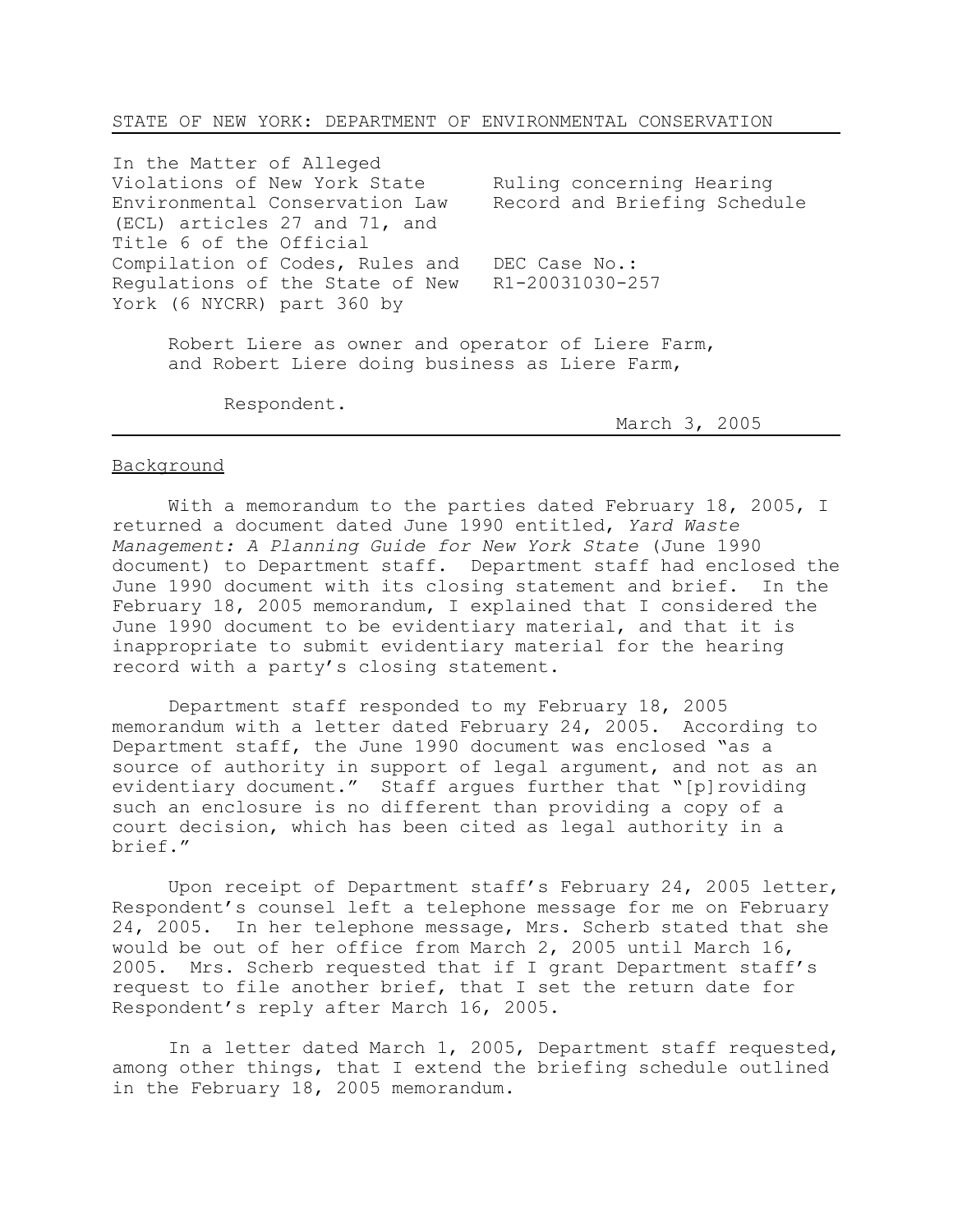## Discussion and Ruling

The first reference to the June 1990 document in Department staff's closing statement and brief is on page 7. Department staff explains that in 1990, Cornell University and the Department collaborated on the development and publication of the June 1990 document to provide municipalities and private operators with "key information" about designing economical and environmentally acceptable composting facilities.

Department staff's brief continues with specific references to Chapter V of the June 1990 document. According to the June 1990 document, microbes convert organic waste into a stable, soil enriching humus. In addition, staff states that "[t]he guide further explains that '[a]ir can be supplied by either passive or active means...fresh air can passively diffuse in from the outside of the pile, accelerated by forces of natural convection caused by high temperatures....'" Department staff's brief also quotes from page 16 of the June 1990 document where it states that, "'[a]s organisms decompose waste, they generate heat. Decomposition is most rapid when the temperature is between 90 degrees F and 140 degrees F.'"

I do not accept Department staff's contention that the June 1990 document is "a source of authority in support of a legal argument." Contrary to the Department staff's contention, the quotations from the June 1990 document offer a scientific explanation as evidence that large piles of organic material, such as those found on the Liere farm, may decompose via an aerobic, thermophilic process. Department staff's closing brief reports this scientific information, for the first time in this proceeding, and proffers it to rebut Mr. Liere's testimony that he relies on an anaerobic process to convert the large piles of organic material at the Liere farm into mulch and top soil (Tr. 704).

I note further that the June 1990 document is not a determination by the Commissioner or a court. Moreover, the June 1990 document is not a duly promulgated regulation. Therefore, I conclude that the June 1990 document is not a legally binding precedent. Rather, I find that the document offers guidance about how to construct and operate large scale composting facilities based on scientific principles accepted by the Department. Before these scientific principles may be considered in the context of this administrative enforcement action, respondent must be given the opportunity to test the reliability of these scientific principles, and if he desires, rebut them.